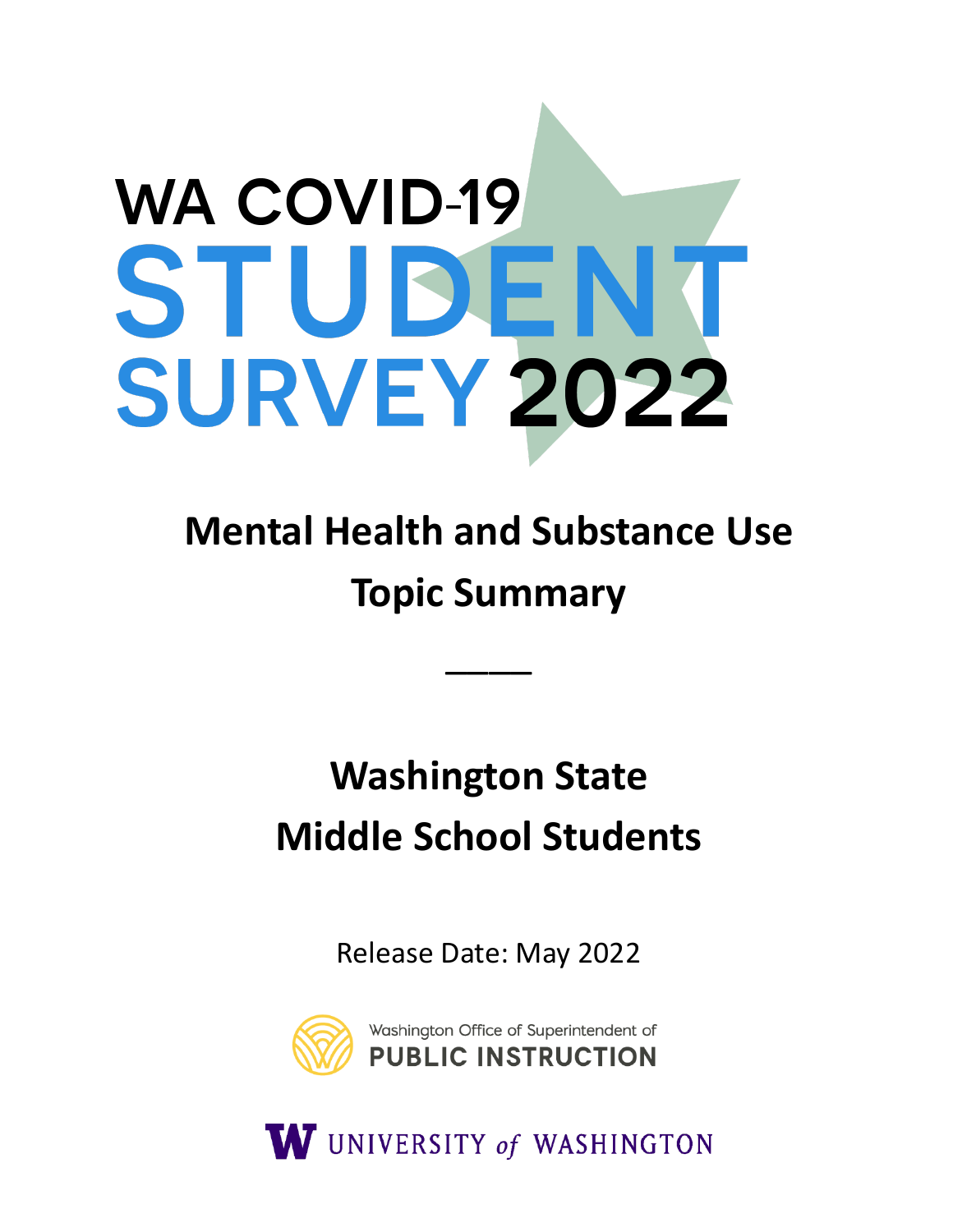(48.3%) (41.7%)

(2.1%)

(4.1%)

(3.9%)

## Mental Health and Substance Use: Middle School Students

#### **Brief Overview of the COVID-19 Student Survey**:

In February 2022, nearly 8,000 middle school students grades 6-8 completed an online survey to assess behaviors and attitudes across a number of health domains relevant to the COVID-19 pandemic. For more information about the survey or to view other reports, please visit:

#### <https://www.k12.wa.us/student-success/health-safety/covid-19-student-survey>

The purpose of this document is to describe mental health and substance use during the COVID-19 pandemic within subpopulations of the middle school sample to assess whether certain students have been affected differently than others. Specifically, this report will look at feelings and behaviors by self identified ethnicity, race, gender identity, sexual orientation, disability status, migratory working family status, and financial distress.

#### **Background on Mental Health and Substance Use**

- Mental health in adolescents is crucial and mental health challenges have profound implications for subsequent development (Kieling et al., 2011).
- Adolescence is a critical developmental period for shaping mental health as roughly half of mental health disorders develop before age 14 (Kessler et al., 2005).
- Adolescents who experience more COVID-19-related worries, more learning difficulties, and more conflict with parents/family may be at greater risk for mental health concerns (Magson et al., 2021).
- During the COVID-19 pandemic, social interactions and other factors related to substance use behaviors may have changed. Understanding patterns of substance use among adolescents is important for promoting physical and mental health and wellbeing.

#### **What Does the Middle School Sample Look Like?**

Survey participation was voluntary at both the school and student level. Therefore, **this is a convenience sample and is not intended to be generalized to the state population**. It is important to be thoughtful in how you interpret and use these results. When framing the findings, you might consider using language such as "Among participating students…" or "Of students who took the 2022 COVID-19 Student Survey…".

The proportion of participating students within each demographic category are described in the table below.

*Note: Students who reported "I do not know what this question is asking" or "I prefer not to answer" were not included in the analyses described in this document.* 

| Sample Size and Proportion of Middle School Participants by Demographic Group |               |                                |              |         |         |                 |  |                           |                           |                          |                           |                         |                           |
|-------------------------------------------------------------------------------|---------------|--------------------------------|--------------|---------|---------|-----------------|--|---------------------------|---------------------------|--------------------------|---------------------------|-------------------------|---------------------------|
|                                                                               | Race          |                                |              |         |         |                 |  | <b>Hispanic</b>           |                           | <b>Disability Status</b> |                           | <b>Migratory Status</b> |                           |
| <b>AIAN</b>                                                                   | Asian         | <b>Black</b>                   | <b>NHOPI</b> | White   | Other   | <b>Multiple</b> |  | <u>Yes</u>                | $\underline{\mathsf{No}}$ | <u>Yes</u>               | $No$                      | <u>Yes</u>              | $\underline{\mathsf{No}}$ |
| 521                                                                           | 408           | 319                            | 138          | 3,643   | 1,533   | 800             |  | 1,969                     | 5,647                     | 475                      | 5,533                     | 776                     | 5,993                     |
| (7/1%)                                                                        | (5.4%)        | (4.3%)                         | (1.9%        | (49.5%) | (20.8%) | $(10.9\%)$      |  | $(25.9\%)$ $(74.1\%)$     |                           | (7.9%                    | (92.1%)                   | (11.5%)                 | (88.5%)                   |
| <b>Gender Identity</b>                                                        |               |                                |              |         |         |                 |  | <b>Sexual Orientation</b> |                           |                          | <b>Financial Distress</b> |                         |                           |
| <b>Male</b>                                                                   | <b>Female</b> | <b>Transgender Questioning</b> |              | Other   |         |                 |  | Heterosexual Gay/Lesbian  | <b>Bisexual</b>           | Questioning              | Other                     | <b>Yes</b>              | $\underline{\mathsf{No}}$ |
| 2,375                                                                         | 2,048         | 103                            | 200          | 189     |         | 3,240           |  | 227                       | 524                       | 263                      | 318                       | 487                     | 6,768                     |

**Key**: AIAN = American Indian and Alaska Native, NHOPI = Native Hawaiian and Other Pacific Islander. For Gender Identity and Sexual Orientation, "Other" refers to students who indicated that "Something else fits better".

(5.0%)

(11.5%)

(5.8%)

(7.0%)

(6.7%) (93.3%)

(70.9%)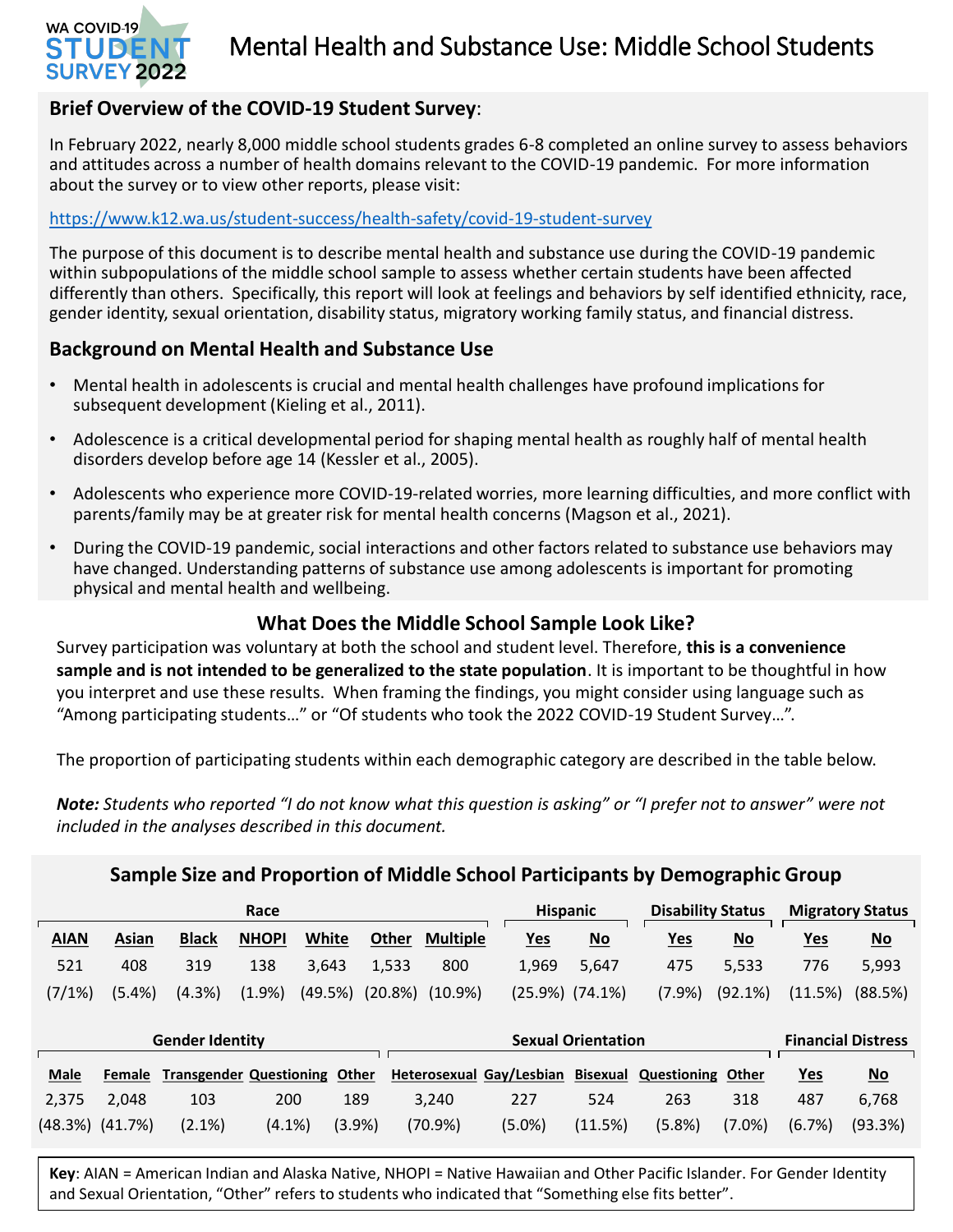

#### **Survey Items to Identify Student Subgroups**

#### **Ethnicity**:

Students were asked, "Are you Hispanic/Latino/Latina/Latinx?" Students who indicated "Yes" were coded as Hispanic. Students indicating "No" were not. Ethnicity was treated separately from race. That is, a student's response to this question was independent to their response for a question about race.

#### **Race**:

Students were asked, "What is your race?" They were shown a list of racial groups and were instructed to select all that applied to them. Students who selected more than one racial category were included in the Multiple Race category.

#### **Gender Identity**:

For gender identity, students were asked, "How do you currently identify yourself?" Students were shown a list of responses that included "I do not know what this question is asking" and "I prefer not to answer." Students who did not know what the question was asking or who preferred not to answer were not included in the analyses for these respective subgroup comparisons. *Note that this question was not asked of 6th grade students, so all comparisons by gender identity have excluded 6th grade students.*

#### **Sexual Orientation**:

Sexual orientation was assessed with the question, "Which of the following best describes you?" This question was followed by a list of choices that included "I do not know what this question is asking" and "I prefer not to answer." Students who did not know what the question was asking or who preferred not to answer were not included in the analyses for these respective subgroup comparisons. For the purpose of this summary, students that indicated that they identified as "Gay" or "Lesbian" were combined into one category. *Note that this question was not asked of 6th grade students, so all comparisons by sexual orientation have excluded 6th grade students.*

 $LGBTQ+$ : In this document, we use  $LGBTQ+$  to describe a diverse and encompassing range of minority sexualities and gender identities that include (L)esbian, (G)ay, (B)isexual, (T)ransgender, (Q)uestioning and (+) additional gender identities and sexual orientations.

#### **Students Identifying as Having a Disability or Long-term Health Condition**:

Disability status was defined by whether a student responded "Yes" to the item, "Are you limited in any activities because of a disability or long-term health problem including physical health, emotional, or learning problems expected to last 6 months or longer?" Students were given the opportunity to select "I am not sure or I prefer not to answer" and these were excluded from analyses of these subgroup comparisons.

#### **Students From a Migratory Working Family**:

Migratory working family status was defined by whether a student endorsed the item, "Have you or your family moved in the past 3 years to another school district or city for **temporary or seasonal** work in agriculture, dairy or fishing?"

#### **Financial Distress**:

Financial distress was assessed by a student's response to a single item, "How often during the current school year did you or your family have to cut meal size or skip meals because there wasn't enough money for food?" Students that indicated that their family had to cut meal size or skip meals due to insufficient funds at any time during the past year were categorized as financially distressed.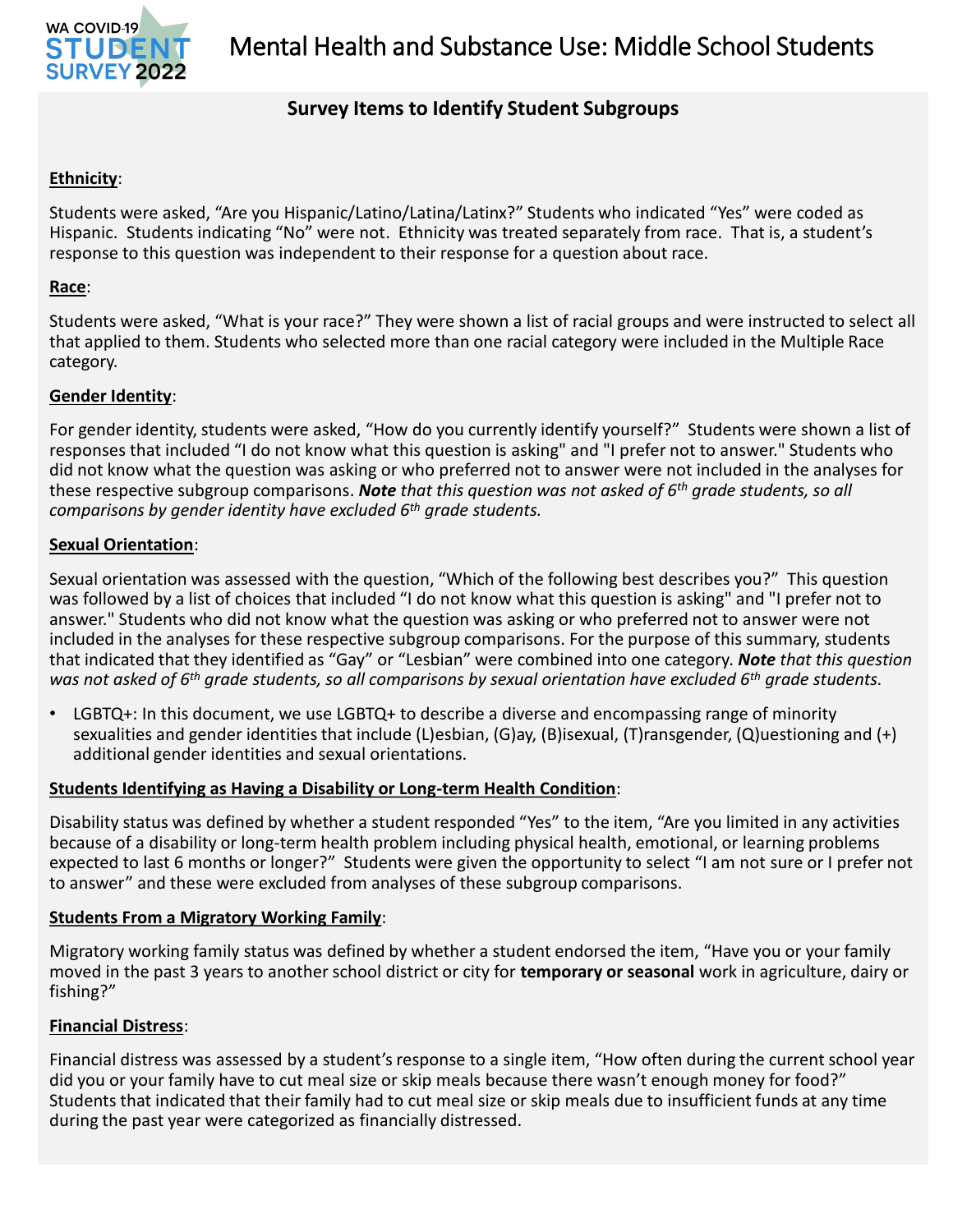

#### **Key Takeaways from Middle School Students Who Took the Survey**

#### **Mental Health**

- Extended periods of sadness and hopelessness were reported by 3 out of 10 students (29.5%).
- 15.6% of middle school students reported having seriously considered suicide during the past year.
- Conversely, over two-thirds (68.7%) of all middle school students reported having at least "moderate" hope.
- More than half (58.4%) of students reported that their stress was manageable.

#### **Mental health risks were not equally distributed among all students**.

• Middle school students identifying as LGBTQ+, those identifying as having a disability, those from a migratory working family, and those identified as financially distressed reported high levels of prolonged sadness and hopelessness, high rates of suicidal ideation, low levels of hope and were less likely to report that their stress was manageable.

#### **Substance Use**

- Only 1.9% of middle school students reported past year cigarette use. 5.3% reported past year electronic cigarette use, 5.7% reported past year alcohol use and 3.1% who reported past year marijuana use.
- Overall, past year substance use was more common among students who identified as LGBTQ+, those identifying as having a disability, those who were from a migratory working family, and those identified as financially distressed.

*Note***: Students who indicated any suicidal ideation during the past year immediately received information and a list of support resources**. This information read:

Thank you for answering those questions. Please talk to someone more about your thoughts and feelings. We also suggest you do one of these things right away:

- Talk to an adult you trust in your family or community, such a parent, coach, mentor, neighbor, or faith leader.
- Talk to an adult you trust at school, such as a teacher, counselor, nurse, intervention specialist, or principal.
- Contact one or more of the places listed below for emotional support and to find out where to get help.

Washington Teen Link <https://www.teenlink.org/> 1-866-TEENLINK (833-6546)

You Are Not Alone Network (for Native youth): <http://www.youarenotalonenetwork.org/> 1-877-209-1266

National Teen Line: <https://teenlineonline.org/> 1-800-852-8336 or text TEEN to 839363 Crisis Text Line <https://www.crisistextline.org/> Text HOME to 741741

The Trevor Project (for LGBTQ youth): <https://www.thetrevorproject.org/> to text or chat 1-866-488-7386 to talk

National Suicide Prevention Lifeline: <https://suicidepreventionlifeline.org/> 1-800-273-8255 (TRS: 1-800-799-4889)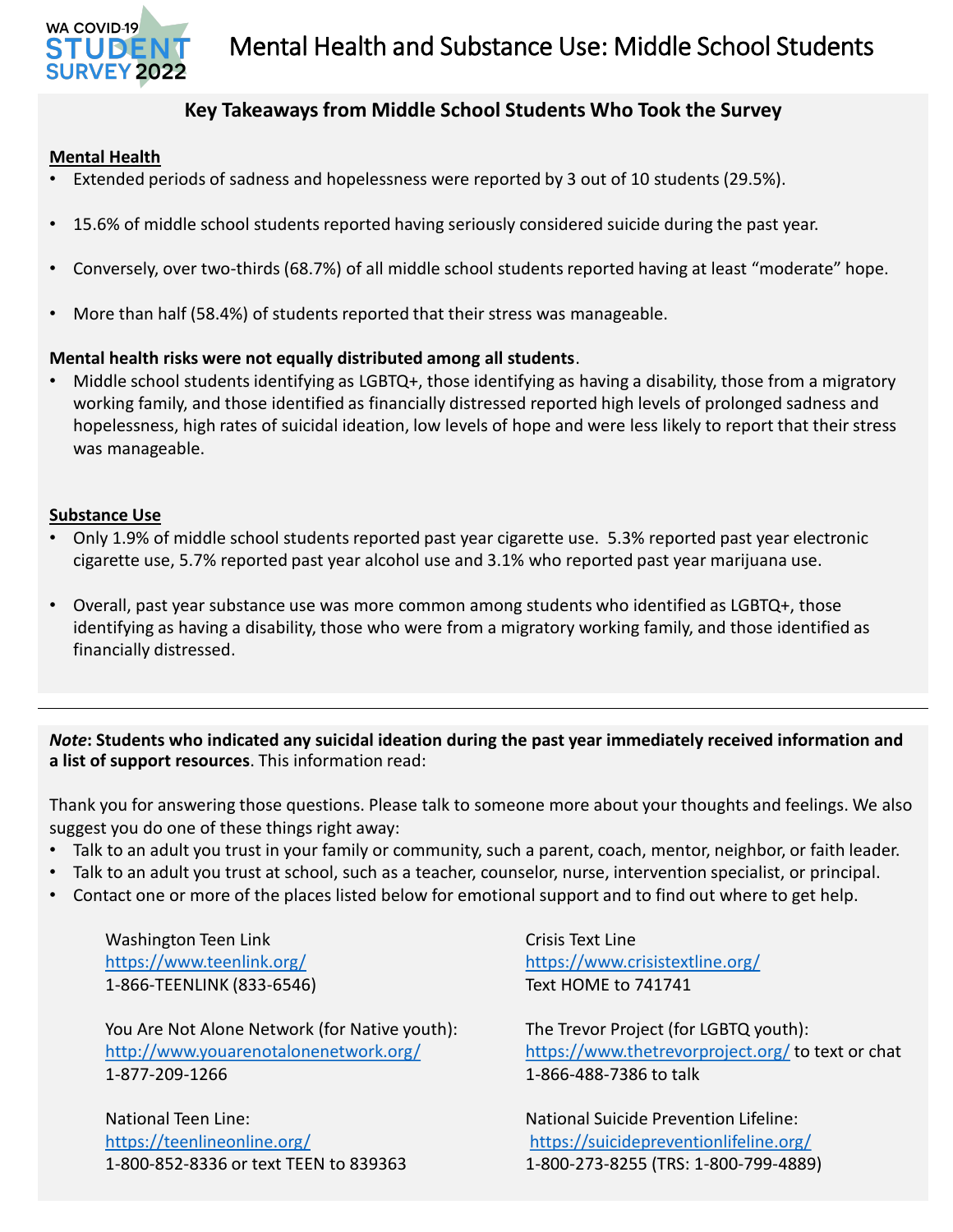## Mental Health and Substance Use: Middle School Students Sadness / Hopelessness

*Question: During the past 12 months, did you ever feel so sad or hopeless almost every day for two weeks or more in a row that you stopped doing some usual activities?*



#### **NOTES:**

WA COVID-19 STUDEI **SURVEY 2022** 

- Higher percentages indicate more students within a group reported feelings of sadness/hopelessness.
- Prevalence estimates are displayed with 95% confidence intervals, shown with black error bars.
- Response options to this item included "Yes" and "No." Percentages shown above indicate those who selected "Yes."
- Please visit <https://www.k12.wa.us/student-success/health-safety/covid-19-student-survey> for more information about the survey or to view other reports.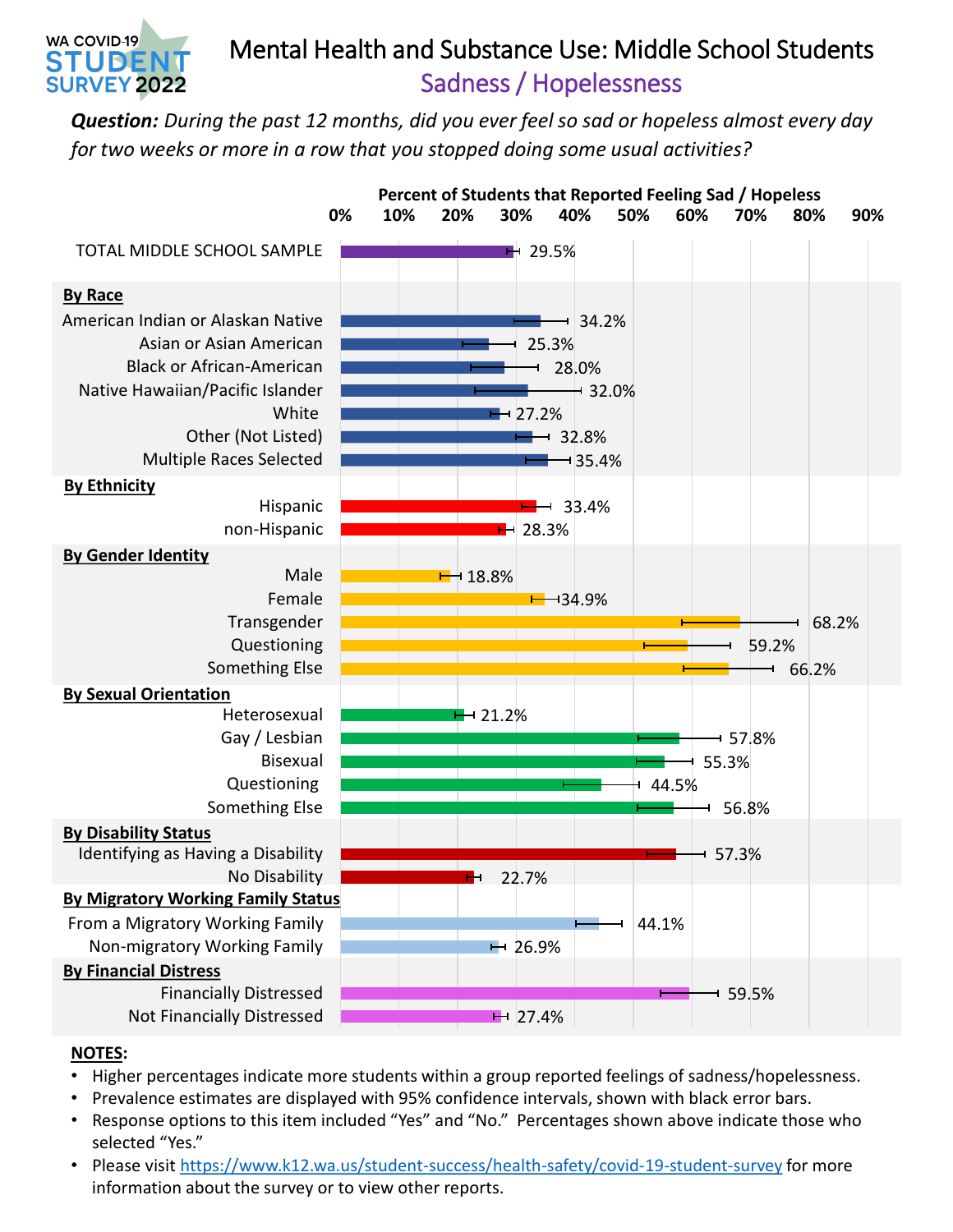

*Question: During the past 12 months, did you ever seriously consider attempting suicide?*



#### **NOTES:**

WA COVID-19 STUDE

**SURVEY 2022** 

- Higher percentages indicate more students within a group reported feeling suicidal.
- Prevalence estimates are displayed with 95% confidence intervals, shown with black error bars.
- Response options to this item included "Yes" and "No." Percentages shown above indicate those who selected "Yes."
- Please visit <https://www.k12.wa.us/student-success/health-safety/covid-19-student-survey> for more information about the survey or to view other reports.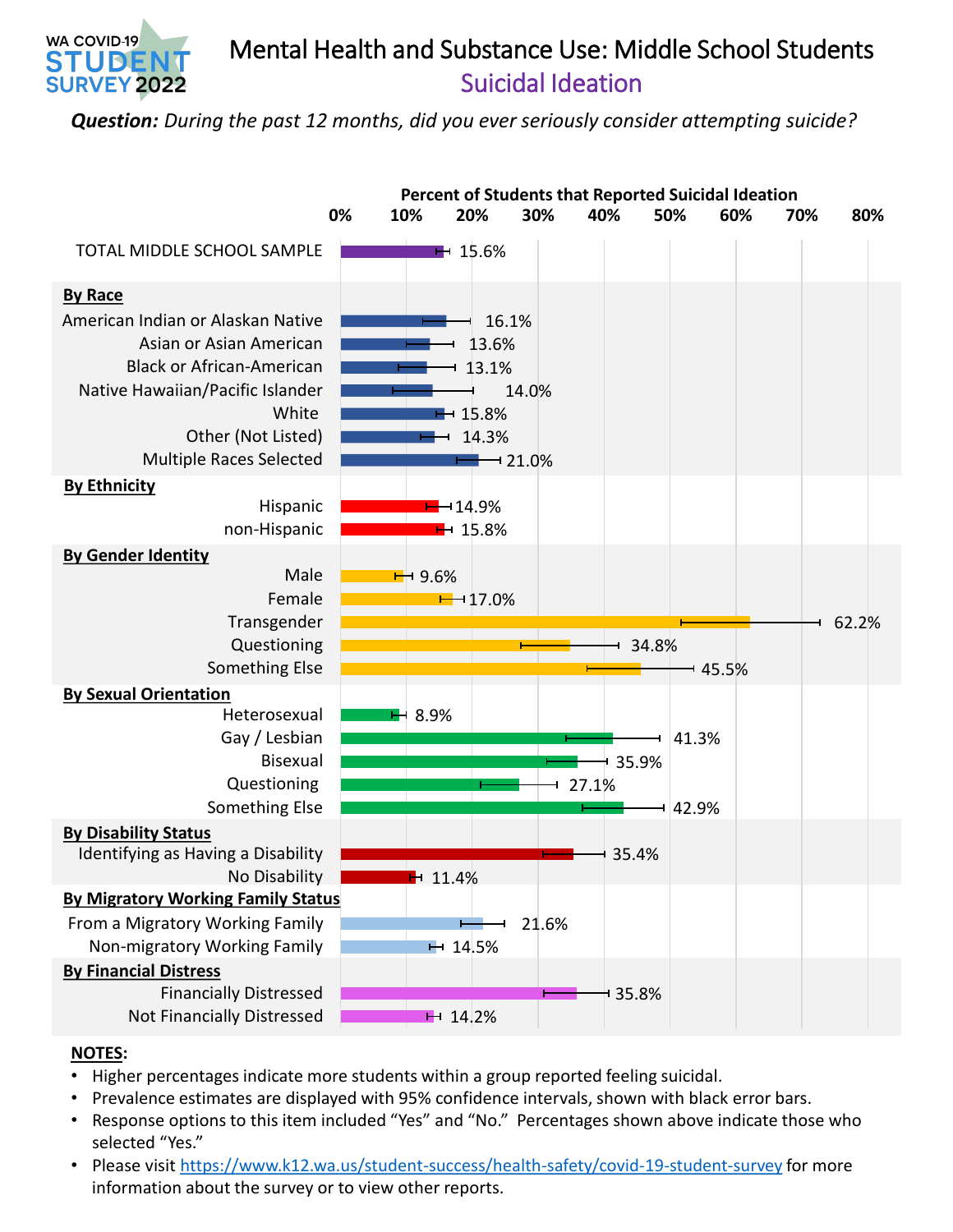Hope Scores Mental Health and Substance Use: Middle School Students

*Scale: Hope scores based upon an abbreviated 4-item Children's Hope Scale.*



#### **NOTES:**

WA COVID-19 STUDE **SURVEY 2022** 

- Higher percentages indicate more students within a group reported moderate to high hope.
- Prevalence estimates are displayed with 95% confidence intervals, shown with black error bars.
- Hope scale items derived from a measure created by Snyder (1997). Additional information on this scale can be found in the 2022 state reports.
- Please visit <https://www.k12.wa.us/student-success/health-safety/covid-19-student-survey> for more information about the survey or to view other reports.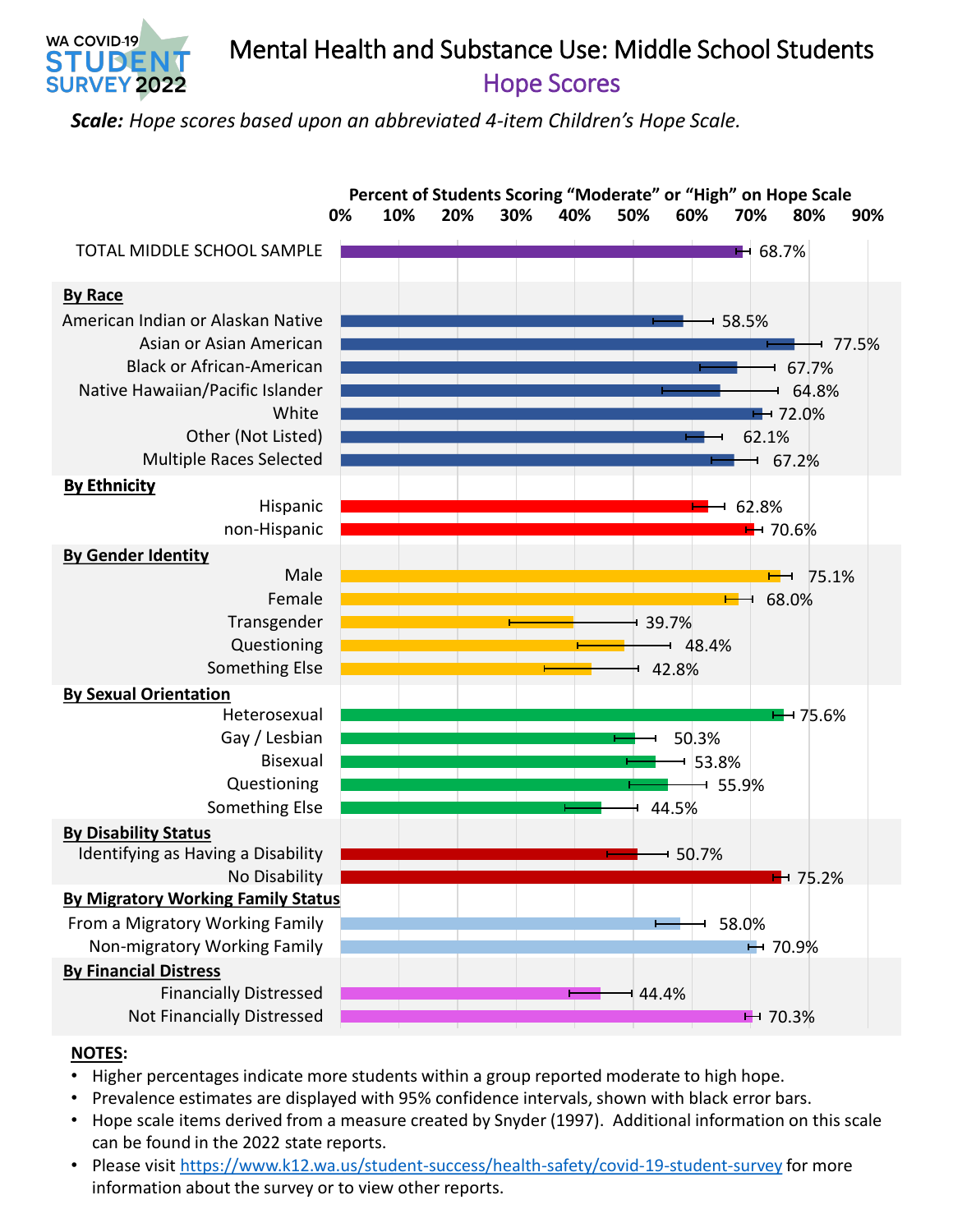### Stress Management Mental Health and Substance Use: Middle School Students

*Item: My stress level is manageable most days.*

WA COVID-19 STUDE **SURVEY 2022** 



#### **NOTES:**

- Higher percentages indicate more students within a group reported feelings stress manageable most days.
- Prevalence estimates are displayed with 95% confidence intervals, shown with black error bars.
- Response options to this item ranged from "Strongly agree" to "Strongly disagree." Percentages shown above indicate those who selected "Strongly agree" or "Agree."
- Please visit <https://www.k12.wa.us/student-success/health-safety/covid-19-student-survey> for more information about the survey or to view other reports.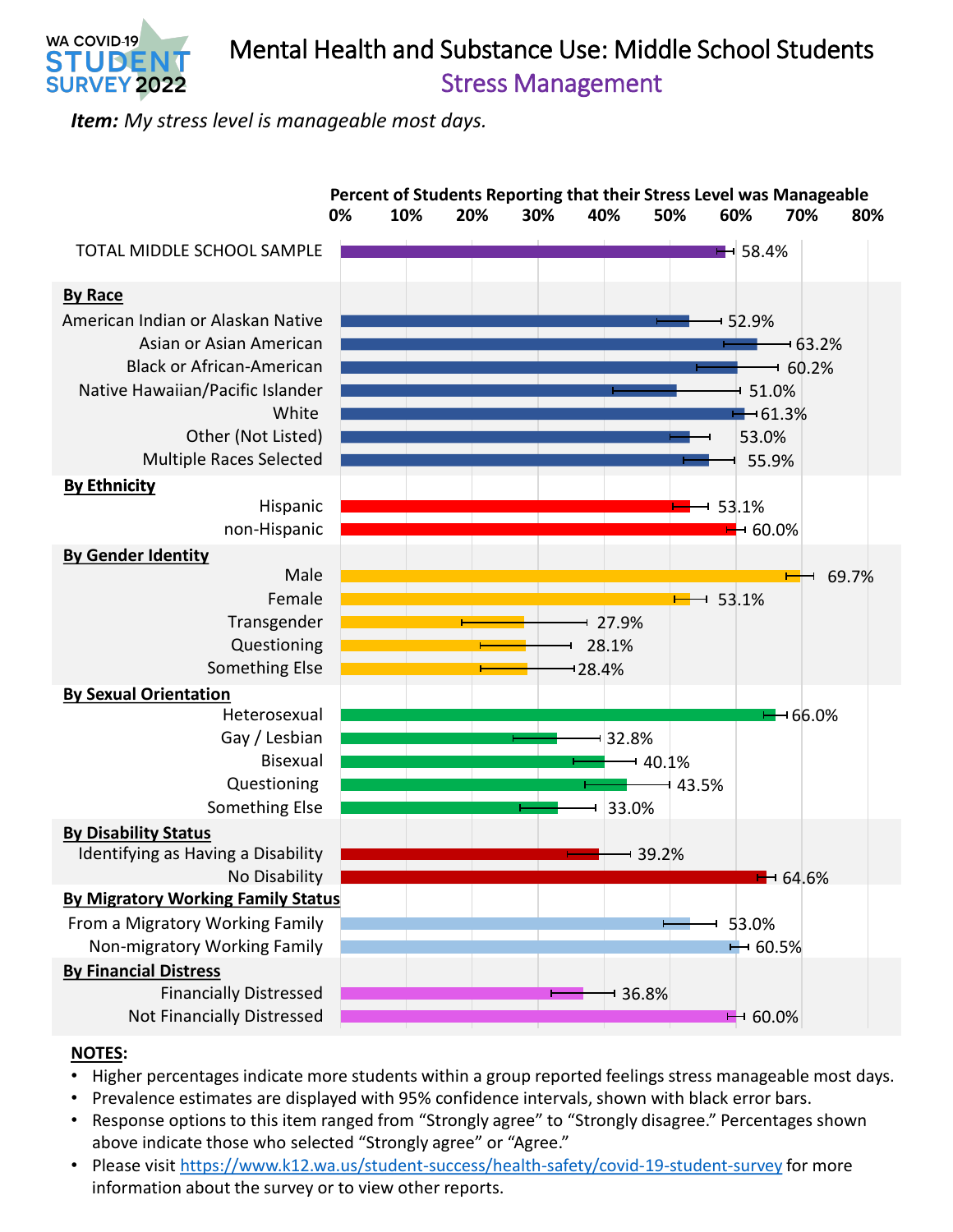

# Mental Health and Substance Use: Middle School Students

Substance Use - Cigarettes

*Question: During the past year did you smoke cigarettes?*



#### **NOTES:**

- Higher percentages indicate more students within a group reported using cigarettes during past year.
- Prevalence estimates are displayed with 95% confidence intervals, shown with black error bars.
- Response options to this item included "Yes" and "No." Percentages shown above indicate those who selected "Yes."
- Please visit <https://www.k12.wa.us/student-success/health-safety/covid-19-student-survey> for more information about the survey or to view other reports.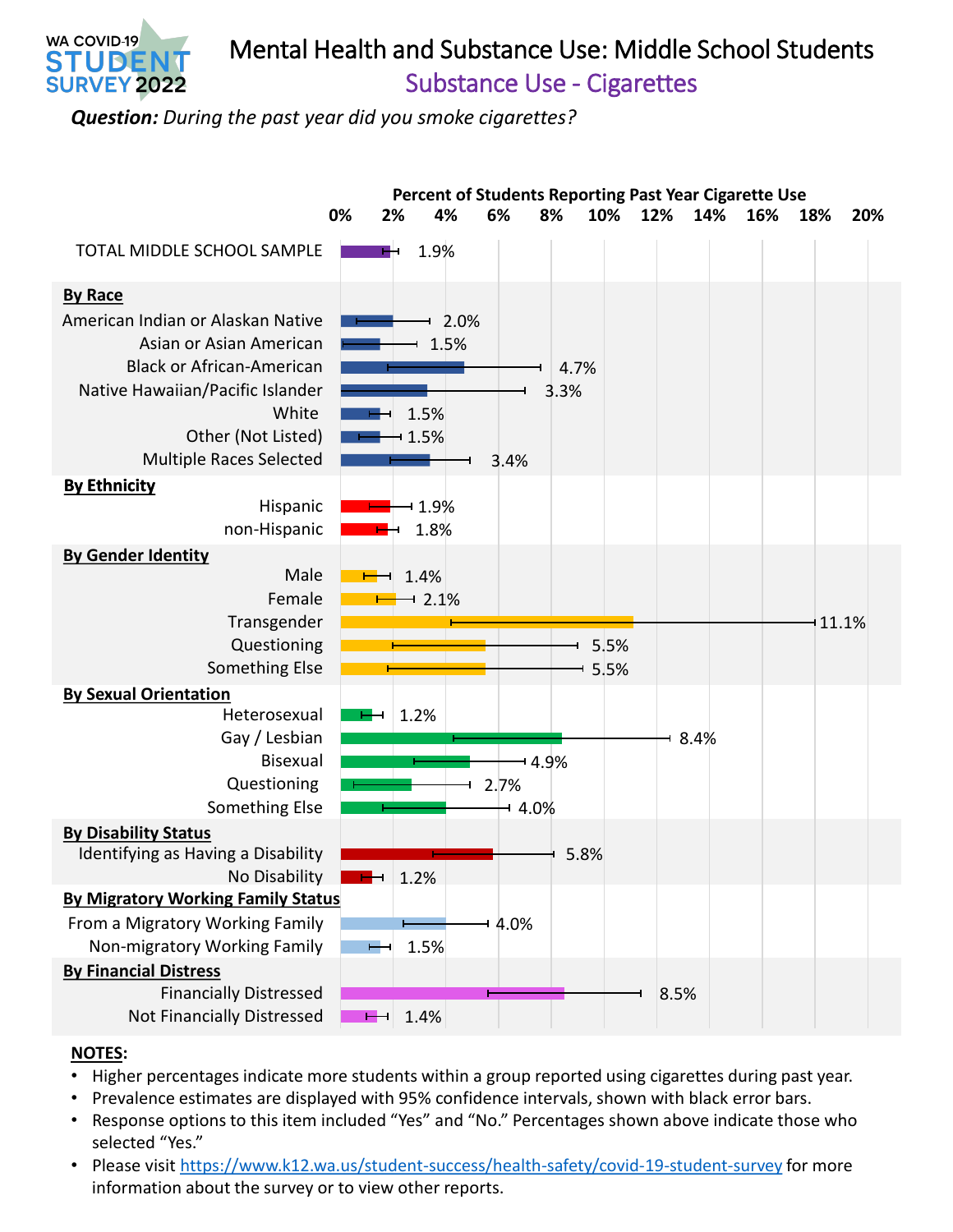

*Question: During the past year did you use an electronic cigarette, also called e-cigs, JUUL, or vape pens?*



#### **NOTES:**

WA COVID-19 STUDE

- Higher percentages indicate more students within a group reported using e-cigarettes during past year.
- Prevalence estimates are displayed with 95% confidence intervals, shown with black error bars.
- Response options to this item included "Yes" and "No." Percentages shown above indicate those who selected "Yes."
- Please visit <https://www.k12.wa.us/student-success/health-safety/covid-19-student-survey> for more information about the survey or to view other reports.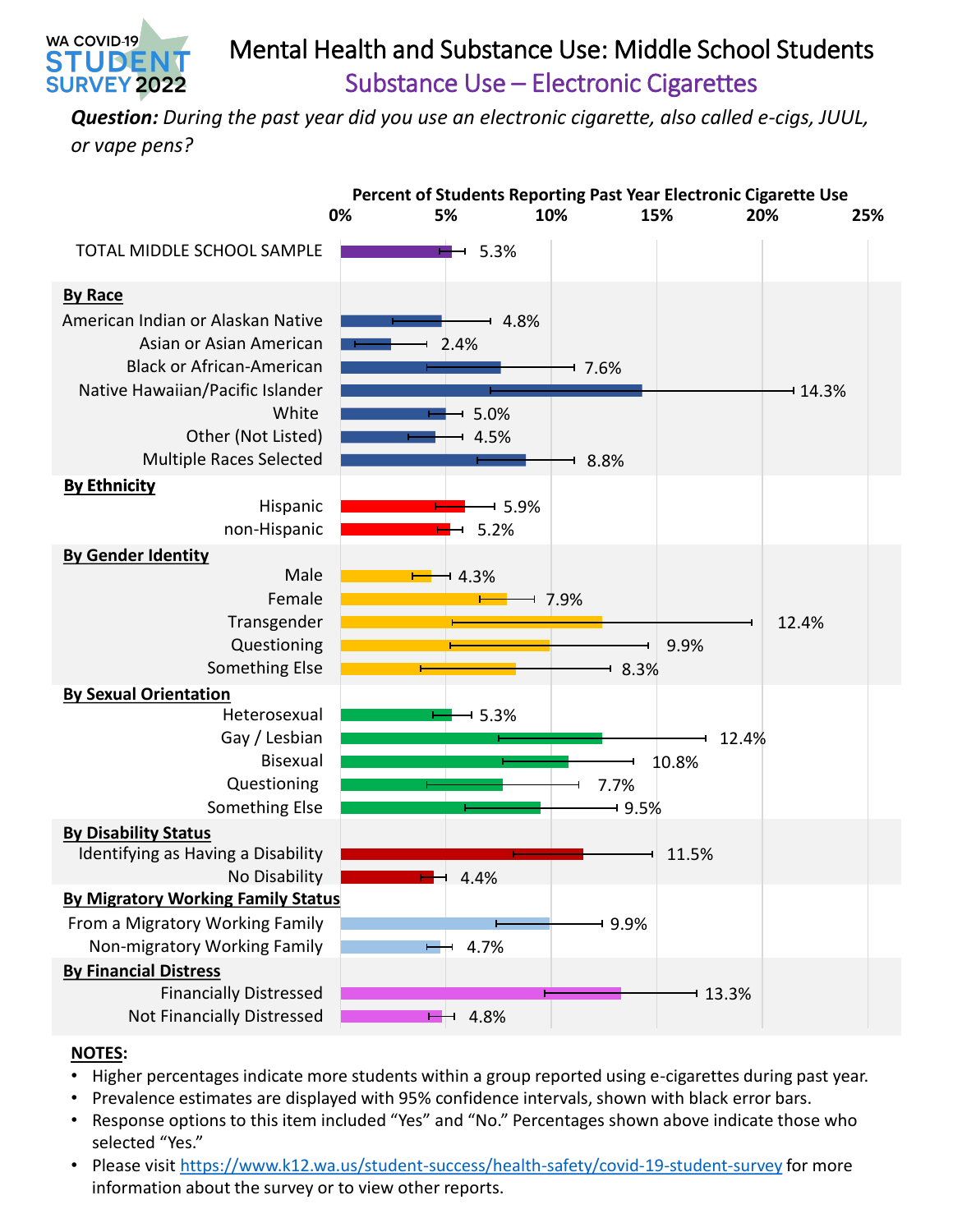

*Question: During the past year did you drink a glass, can, or bottle of alcohol?*



#### **NOTES:**

WA COVID-19 STUDE

**SURVEY 2022** 

- Higher percentages indicate more students within a group reported using alcohol during past year.
- Prevalence estimates are displayed with 95% confidence intervals, shown with black error bars.
- Response options to this item included "Yes" and "No." Percentages shown above indicate those who selected "Yes."
- Please visit <https://www.k12.wa.us/student-success/health-safety/covid-19-student-survey> for more information about the survey or to view other reports.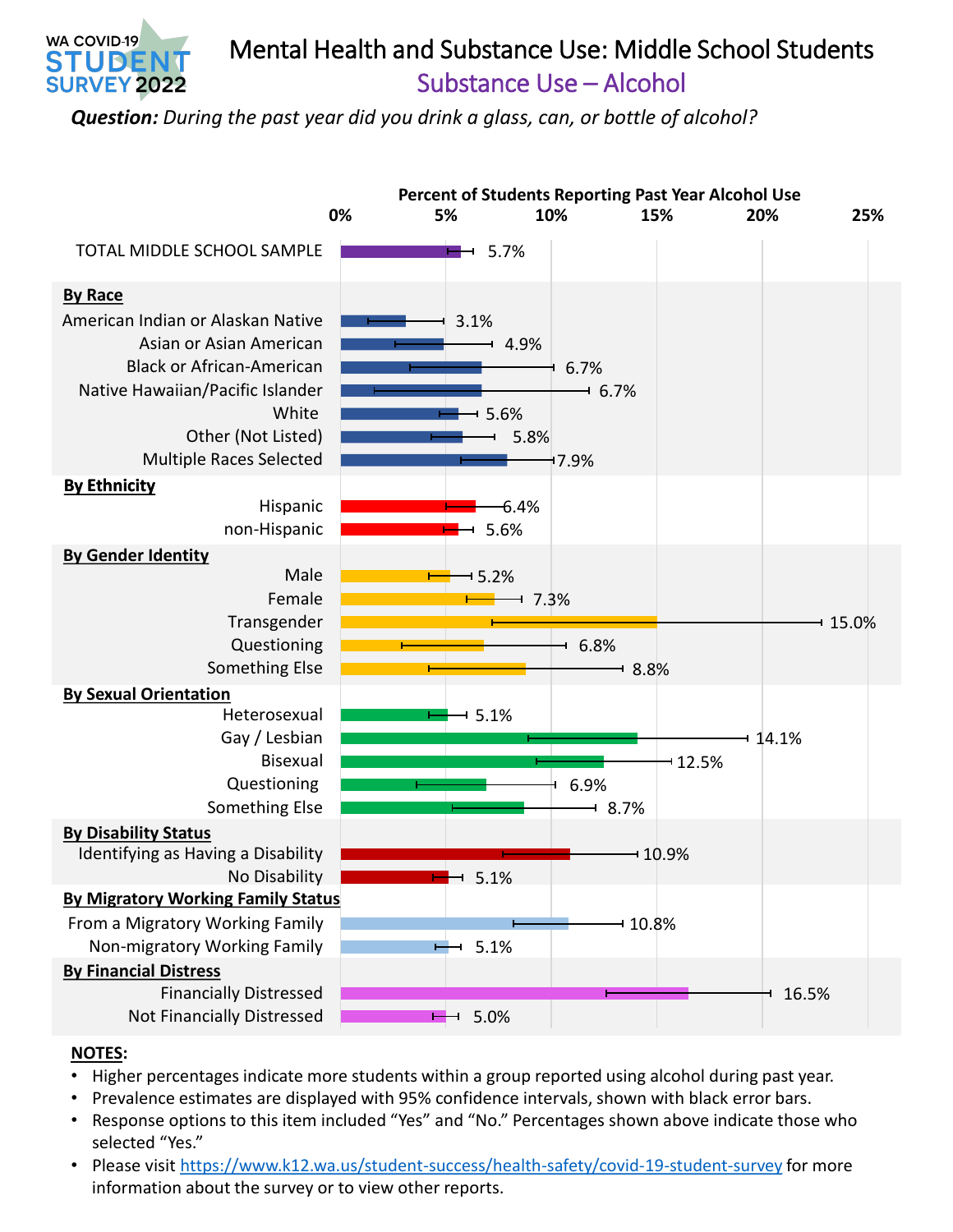

# Mental Health and Substance Use: Middle School Students

Substance Use – Marijuana

*Question: During the past year did you use marijuana or hashish?*



#### **NOTES:**

- Higher percentages indicate more students within a group reported using marijuana during past year.
- Prevalence estimates are displayed with 95% confidence intervals, shown with black error bars.
- Response options to this item included "Yes" and "No." Percentages shown above indicate those who selected "Yes."
- Please visit <https://www.k12.wa.us/student-success/health-safety/covid-19-student-survey> for more information about the survey or to view other reports.